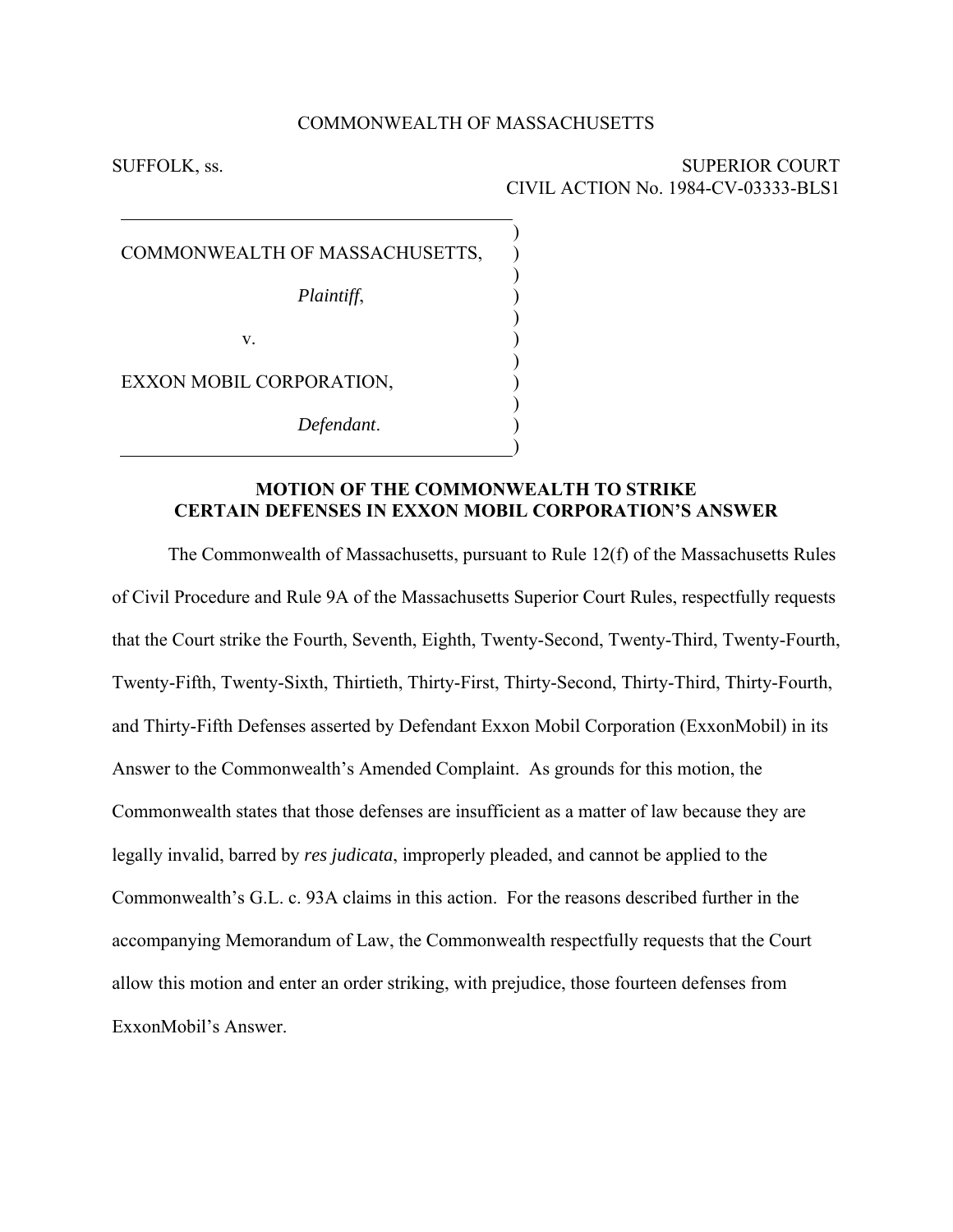Dated: September 24, 2021

Respectfully submitted,

### COMMONWEALTH OF MASSACHUSETTS,

By its attorneys,

# MAURA HEALEY ATTORNEY GENERAL

JAMES A. SWEENEY, BBO No. 54363 *State Trial Counsel*  MATTHEW Q. BERGE, BBO No. 560319 *Senior Trial Counsel*, Public Protection and Advocacy Bureau Office of the Attorney General One Ashburton Place, 18th Floor Boston, Massachusetts 02108

 /s/ Seth Schofield RICHARD A. JOHNSTON, BBO No. 253420 *Chief Legal Counsel*  CHRISTOPHE G. COURCHESNE, BBO No. 660507 *Deputy Chief*, Energy and Environment Bureau SETH SCHOFIELD, BBO No. 661210 *Senior Appellate Counsel*, Energy and Environment Bureau Office of the Attorney General One Ashburton Place, 18th Floor Boston, Massachusetts 02108 (617) 963-2436 seth.schofield@mass.gov